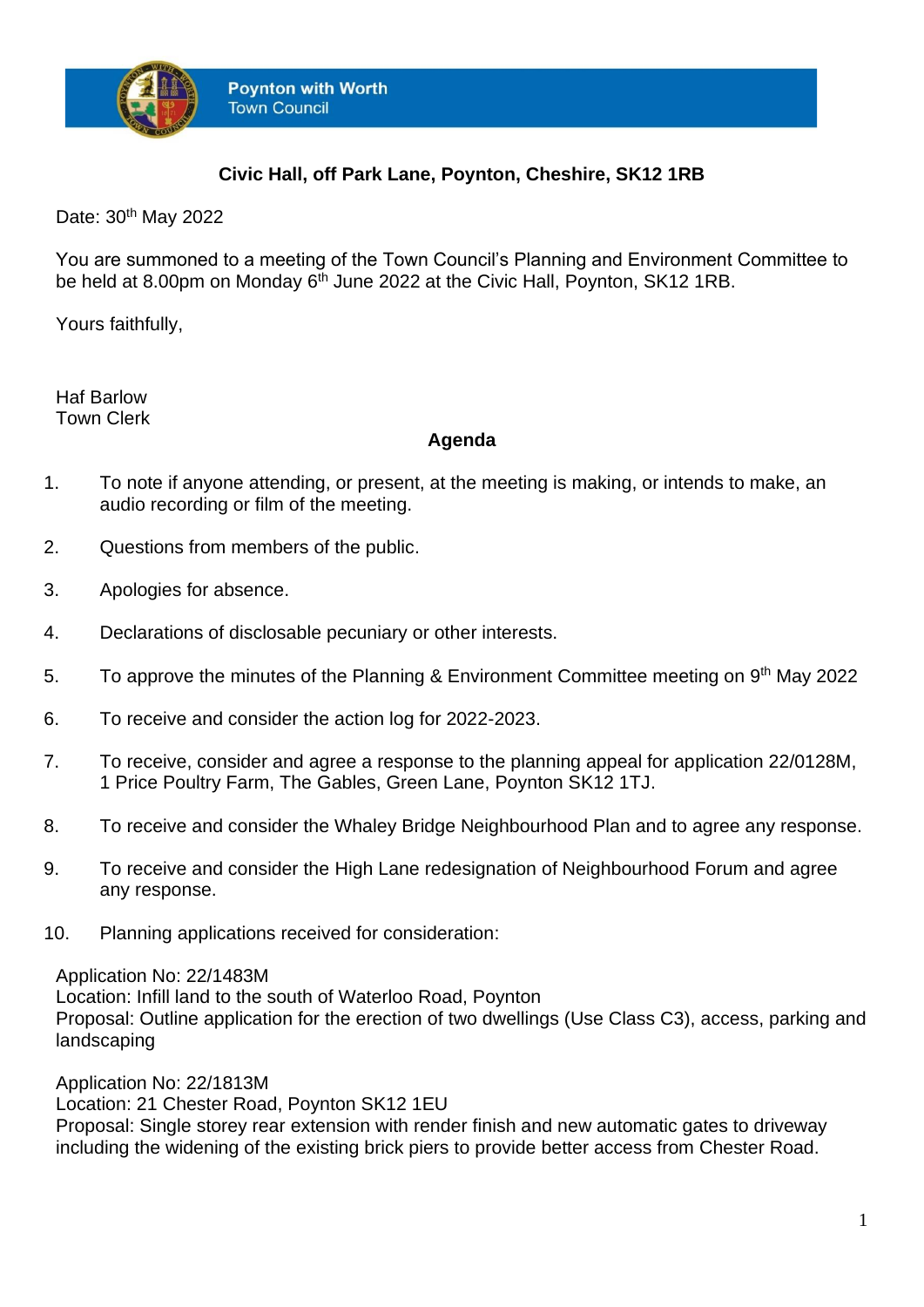Application No: 22/1726M Location: Tower Gardens, South Park Drive, Poynton SK12 1BS Proposal: Single storey rear and 1<sup>st</sup> floor side extension.

Application No: 22/1689M Location: 8 Oakfield Road, Poynton SK12 1AR Proposal: Proposed garage conversion and single storey side extension.

Application No: 22/1791M Location: 15A Chester Road, Poynton SK12 1EU Proposal: Proposed new side garage.

Application No: 22/1697M Location: 148 Park Lane, Poynton SK12 1RG Proposal: Construction of a garden classroom to the side of the day nursery.

Application No: 22/0843M Location: 39 Parklands Way, Poynton SK12 1AL Proposal: The detached property will be developed towards the right hand side into a double storey extension, alongside a single storey rear extension – including the existing garage. This will conclude in the property becoming a three bedroom property, a new garage, utility space, alongside a large open-plan kitchen/diner/lounge.

Application No: 22/1892M Location: 19 Clifford Road, Poynton SK12 1HY Proposal: Single storey side and rear extension.

Application No: 22/1784M Location: 6 Cedar Close, Poynton SK12 1PP Proposal: Proposed two storey side and rear extension to semi-detached house providing openplan Kitchen/Dining/Living space etc. & new master Bedroom/en-suite Shower etc.

Application No: 22/1594M Location: 129 Coppice Road, Poynton SK12 1SN Proposal: Pair of semi detached dwellings.

Application No: 22/2126M Location: 277 Coppice Road, Poynton, SK12 1SP Proposal: Proposed new porch and loft conversion

Application No: 22/2184M Location: 23 Ivy Road, Poynton, SK12 1PE Proposal: Proposed single-storey rear extension to expand 'open-plan' Kitchen & Family Living/Dining accommodation, plus alterations internally & to frontage for improved Entrance-Access with extended Study/Guest Bedroom adjacent (allowing for elderly-family member careaccommodation)

- 11. Communication messages. To consider and agree any communication messages arising from this meeting.
- 12. To resolve to exclude the press and public on the grounds that publicity would be prejudicial to the public interest by reason of the confidential nature of the business to be transacted.